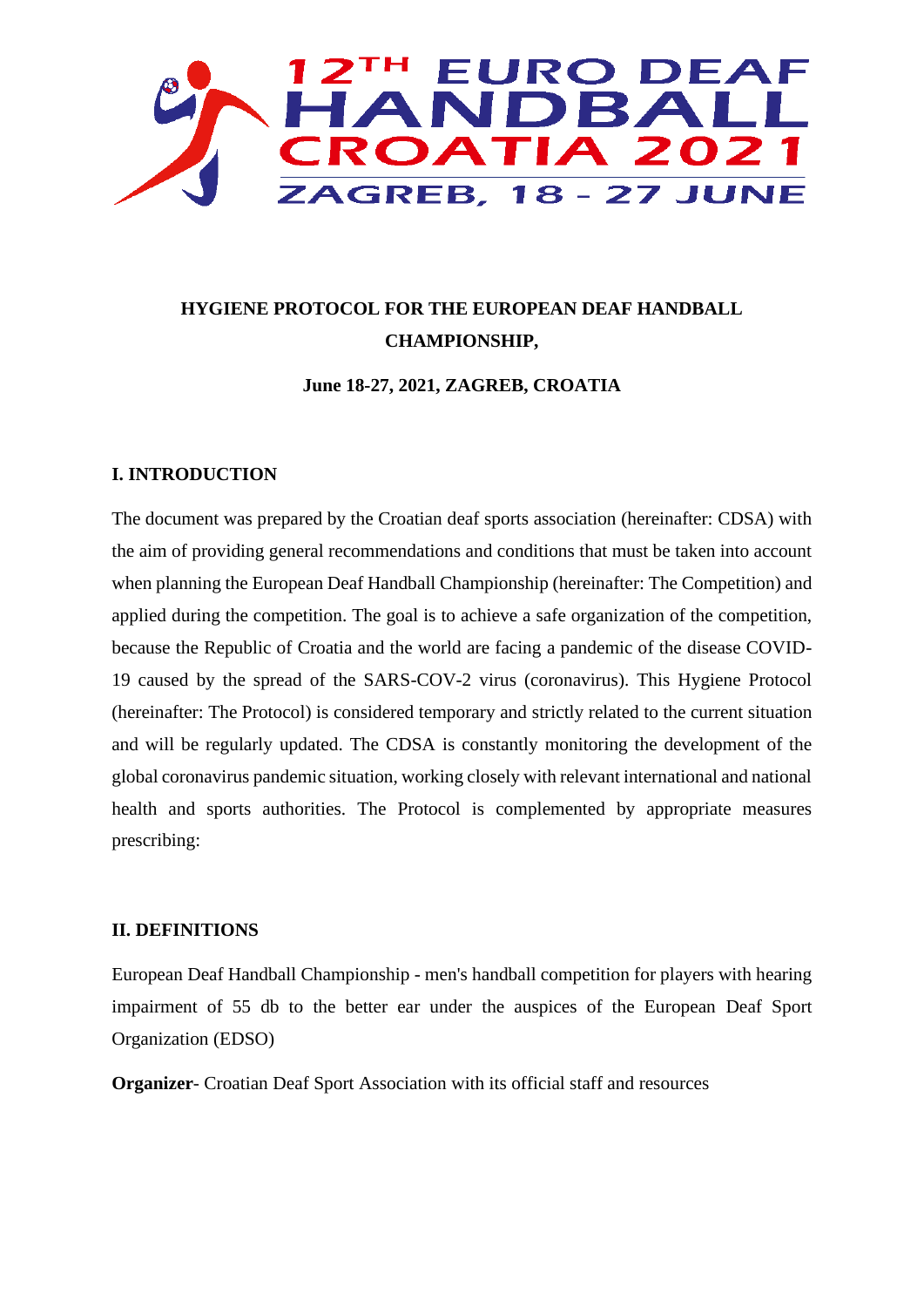**Hygiene Officer**-a person appointed by the Organizer as a person responsible for all issues of hygiene and implementation of measures and recommendations against the spread of coronavirus.

**Hygiene team delegate-** Each team will, upon registration in the competition, designate one person from its own professional staff who will cooperate with the Hygiene Officer in the implementation of measures and recommendations against the spread of coronavirus.

**Measures against the spread of coronavirus**- prescribed procedures and standards of conduct by the Civil Protection Headquarters for the protection of the population from infectious diseases, which are mandatory for application, in accordance with the Law on the Protection of the Population from Infectious Diseases.

**Recommendations against the spread of coronavirus**- prescribed procedures and standards of conduct from the Croatian Institute of Public Health and other relevant sports and health institutions, which it is desirable to adhere to in order to reduce the risk of coronavirus transmission.

**Condition**: a standard that the relevant target groups must meet.

# **III. TARGET GROUPS**

This document is intended for a number of target groups who participate in the competition in various ways. This framework must be respected by all identified target groups to ensure the implementation of measures and protocols in accordance with the different functions and responsibilities.

The target groups are the following:

- a) players and team officials
- b) officials of the CDSA and officials of the Competition
- d) Organizer
- e) all service providers associated with the Competition.

f) spectators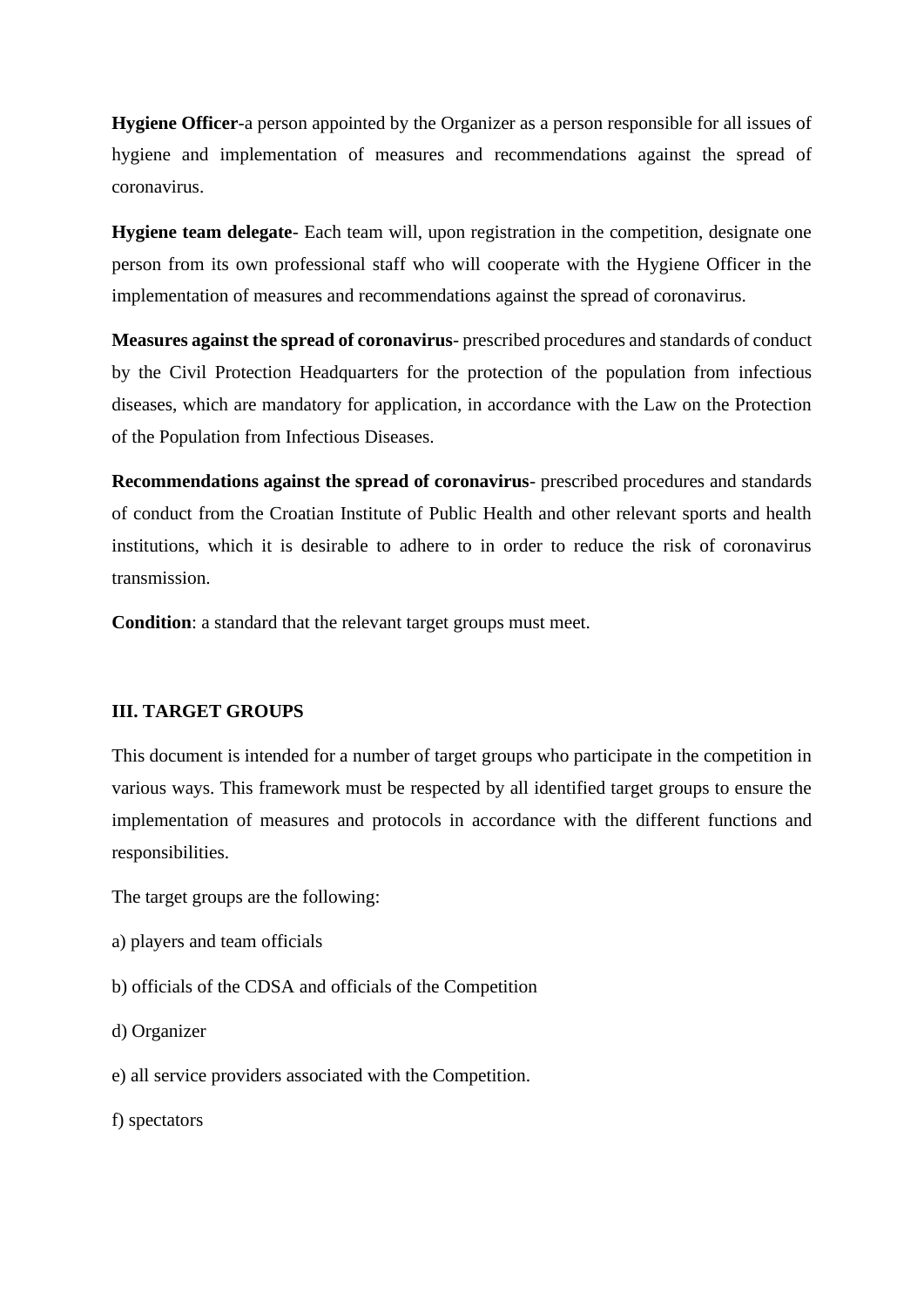The implementation of all measures must be in full compliance with the recommendations, regulations and laws of all relevant international and national institutions, especially the Civil Protection Directorate of the Republic of Croatia, the Croatian Institute of Public Health, the Ministry of Tourism and Sports and the Croatian Olympic Committee due to the development of the overall situation regarding the pandemic.

The goal of CDSA is to protect the health of athletes and all persons involved in the organization of the competition as well as spectators.

The presence of spectators and their number will be decided on the basis of valid decisions of the Civil Protection Headquarters (national, county and local) and in accordance with the recommendations of the Croatian Institute of Public Health and in cooperation with these bodies.

# **IV. GENERAL OVERVIEW OF THE COVID-19 DISEASE PANDEMIC**

#### **IV. - 1. Transmission of viruses**

People can get COVID-19 from other people who have the virus. The disease can be spread from person to person through tiny drops from the nose or mouth, which disperse when a person positive for COVID-19 coughs or exhales. These droplets come on objects and surfaces that are in that person's environment. Other people then become infected with COVID-19 by touching those objects or surfaces and then touching their eyes, nose or mouth. People can also become infected with COVID-19 if they inhale drops from a COVID-19 positive person who coughs or exhales.

### **IV. - 2. Symptoms**

The most common symptoms caused by COVID-19 include:

- a) dry cough
- b) fatigue
- c) fever
- d) difficulty breathing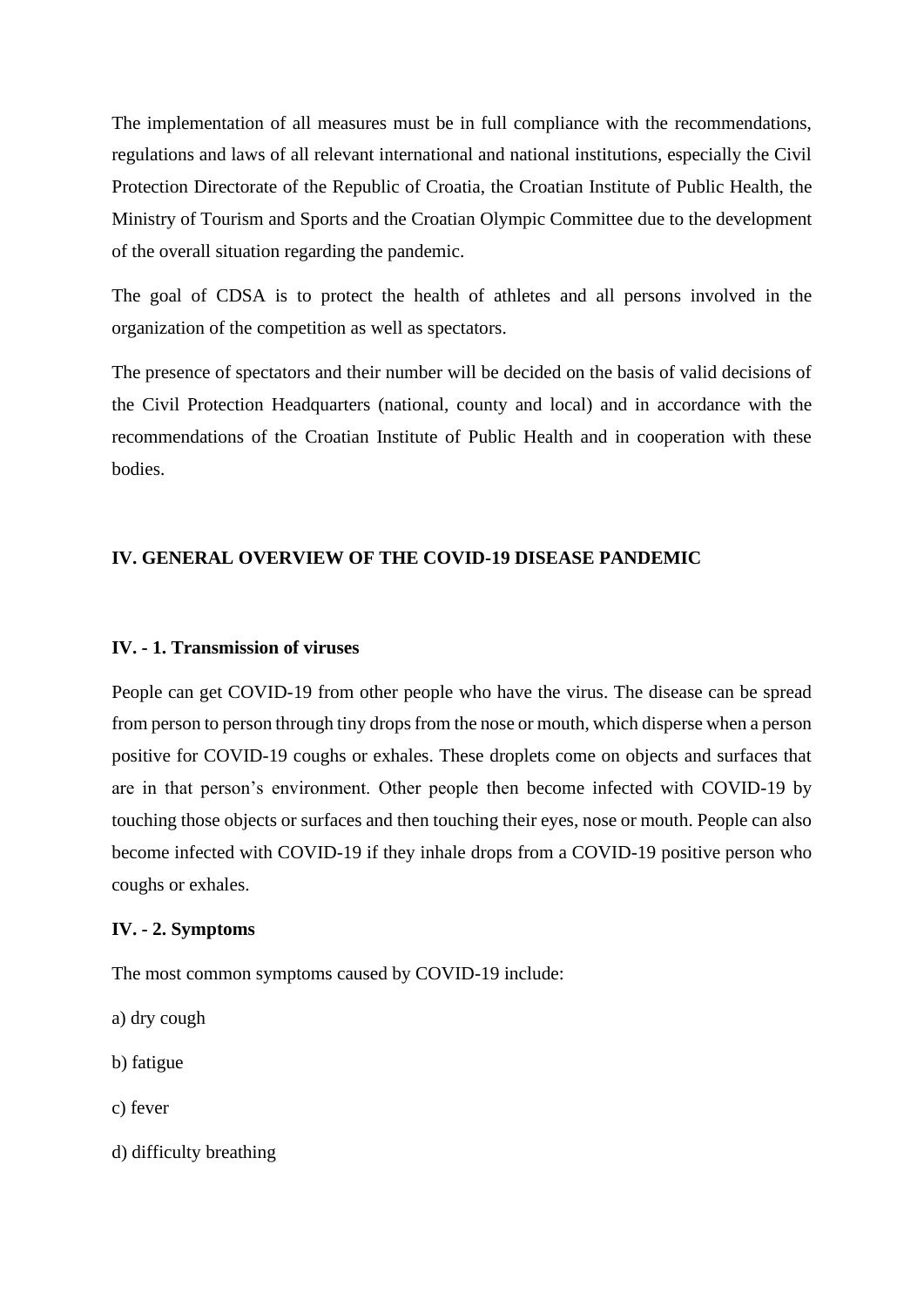Other symptoms include: a) pain and discomfort b) stuffy nose c) runny nose d) sore throat e) loss of sense of smell f) diarrhea g) general discomfort h) rash

# **V. GENERAL RECOMMENDATIONS**

In accordance with the principle of "protect yourself and others" from COVID-19, the recommendations below are considered the minimum standard for the organization of the competition. The implementation of the recommendations and conditions contained in this document should be ensured in cooperation with local authorities.

In order to ensure the proper implementation of the measures adopted by the decisions of the Civil Protection Directorate and general recommendations and special protocols, the CDSA will appoint a hygiene officer responsible for all hygiene issues and implementation of measures and recommendations against coronavirus spread. That person must have appropriate medical knowledge and experience to supervise and implement established procedures and protocols. This person should have extensive knowledge of national regulations, in particular the civil protection system and regulations on the protection of the population due to the declared epidemic, and cooperate with other staff of the competition organization and delegates of hygiene teams.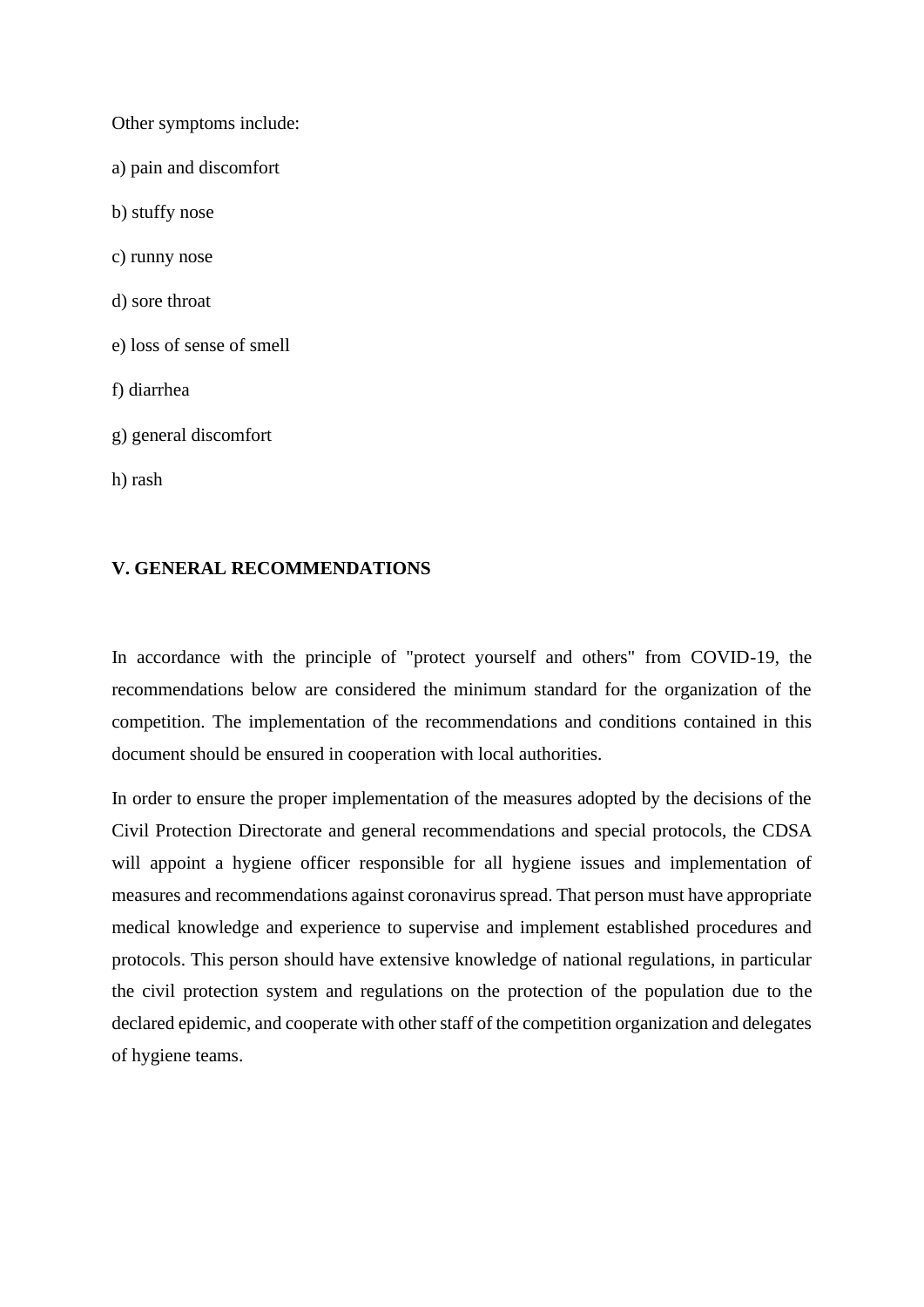# **V. - 1. Safe distance**

a) Application of preventive measures such as physical barriers at the points of interaction of the organizing team and spectators (if any) (ticket stands, checkpoints at the entrance, etc.).

b) Each delegation must avoid close interaction with other indoor delegations (abolish pre- and post-match handshakes, avoid long indoor meetings, etc.).

c) Maintain a minimum distance of 1.5 meters between persons when possible.

### **V. - 2. Testing**

a) The organizer will provide testing of all participants during the competition, as follows:

i. rapid test at arrival in hotel and two rapid test during championship

ii. at the end of the competition PCR test

c) In case of a positive test, the person will be given an isolation measure in the hotel room and the PCR test will be repeated, if the positive result is confirmed, the isolation in the hotel room will be determined in accordance with the instructions of the Croatian Institute of Public Health.

### **V. - 2. Participants**

a) All persons involved in the organization of the competition must wear protective equipment (masks / face shields) from the moment indoors and outdoors where it is not possible to maintain a sufficient physical distance of at least 1.5 meters.

b) All persons involved in the organization of the competition must undergo a measurement of body temperature as set out in this document.

#### **V. - 3. Disinfection and cleaning procedures**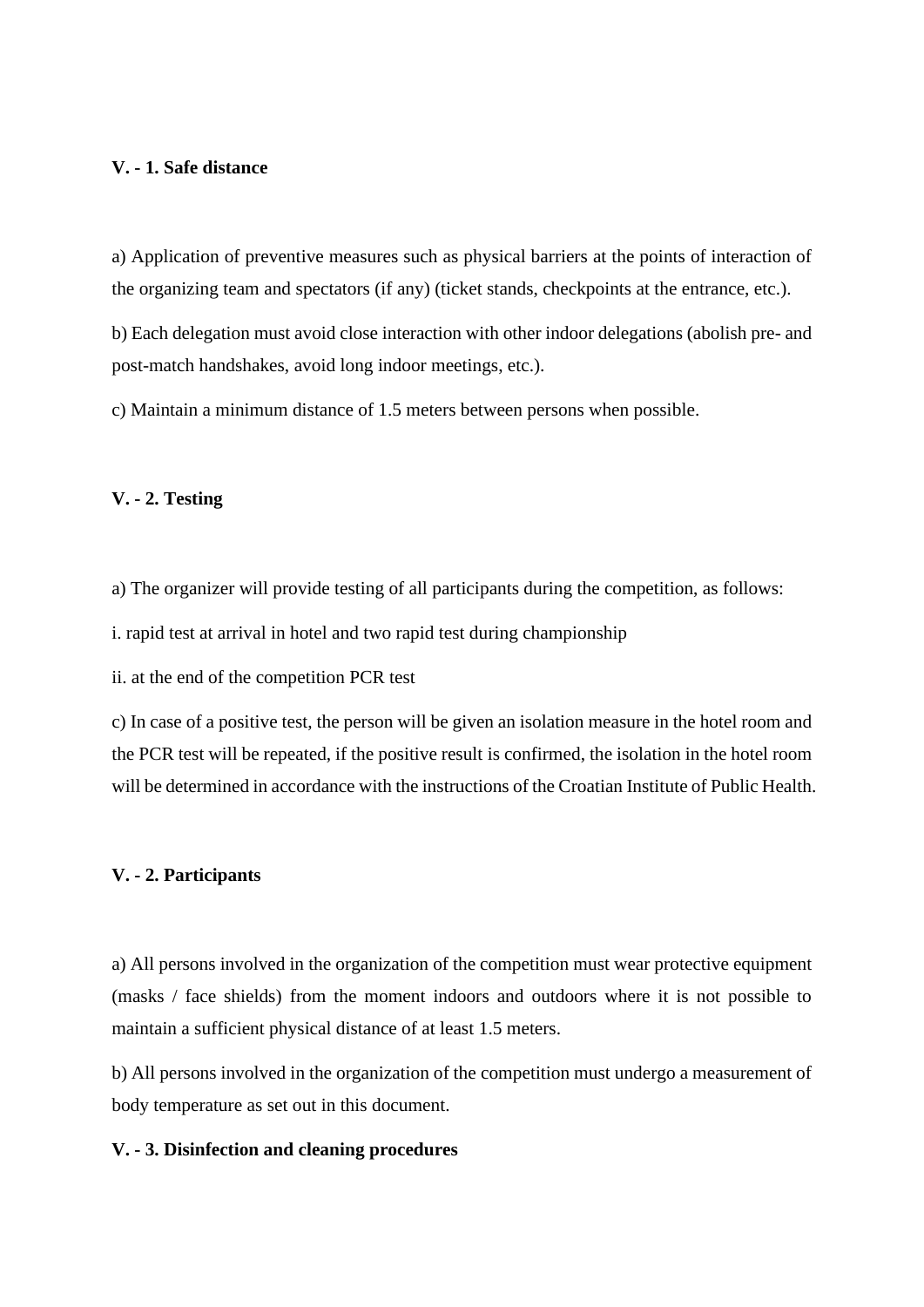a) The organizer will ensure the disinfection of all areas at the competition venue and training facilities before, during and after each training and match, including:

i. the grounds on which the Competitions are held

ii. Common rooms

iii. sports equipment

iv. Toilets

v. all other spaces and objects that are frequently touched (elevators, handles, coffee tables, etc.).

b) The organizer will provide all entrances / exits with a sanitary place where there is an alcohol-based hand sanitizer (minimum 70% alcohol).

c) The Organizer will establish a plan for quick cleaning during the Competition and deep cleaning outside the time of the Competition, taking into account:

i. spaces and objects that need to be cleaned

ii. frequency and schedule (several times for frequently touched objects

and spaces used several times)

## **VI. COMMUNICATION AND TRAINING**

Communication and training are two key factors in ensuring the best execution of the tasks of different target groups. Based on the different target groups participating in a Competition, the following procedures need to be carried out:

#### **VI. - 1. Before the competition / event**

## **VI. - 1. - A Constant and regular communication**

a) The organizer must be regularly informed about the development of the situation and coordinate all steps in close cooperation with the competent local authorities. During the competition, the organizer will update daily on the official website of the competition changes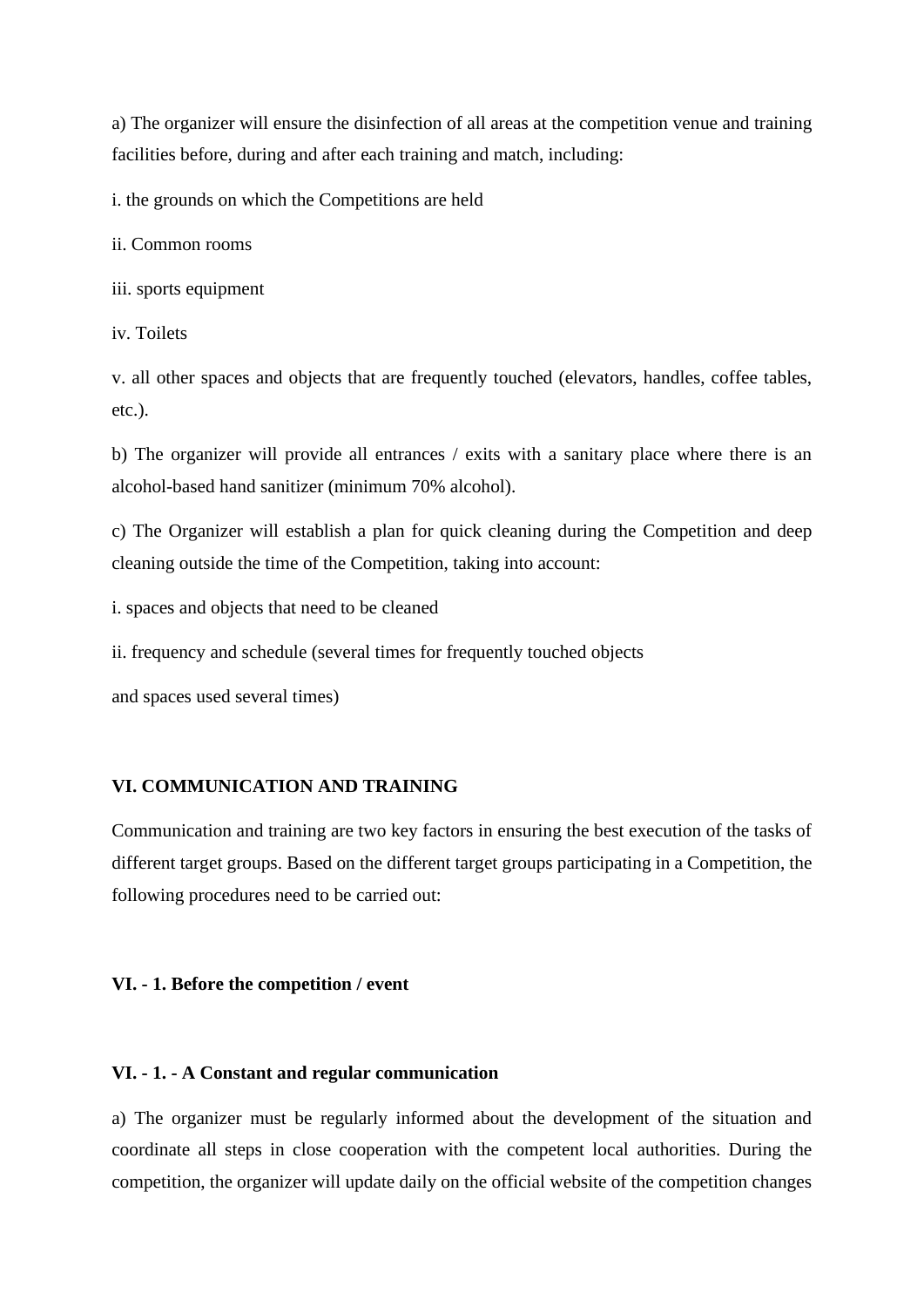in the procedures under this protocol and measures and recommendations, if any. All changes will also be notified to the delegates of the hygiene team via the e-mail they submit earlier.

b) Regular communication with different target groups is necessary in order to be informed and informed about the latest developments in the situation (via e-mail, websites, social media pages, etc.).

### **VI. - 1. - B On-site training**

When organizing the competition, the organizer will conduct special training and on-site training for all persons participating in the organization (organizational team, volunteers and field staff to perform the necessary actions), which is supervised and coordinated by the Hygiene Officer.

#### **VI. - 2. During the competition / event**

Put up signs in Croatian and English with hygiene instructions at all competition venues (hall, hotel, official competition office and other official premises) to inform all persons involved about different ways to prevent and avoid the spread of the virus (entrances, corridors, common areas, etc.).

# **VII. EVENT PLANNING**

The common goal of CDSA and Event Organizers is to ensure the health and well-being of all athletes, officials and fans. When planning and organizing the competition, the Organizer will, in addition to the conditions specified in the General Recommendations, adhere to the following conditions:

a) The organizer will be in constant communication with the manager of the hall and the staff of the hall before the competition and during the competition in order to comply with all hygiene protocols in the sports hall and accompanying rooms.

b) Prior to the competition and during the competition, the organizer will be in constant communication with the Management of the official hotel of the competition and with the hotel staff in order to comply with all hygiene protocols in the hotel premises.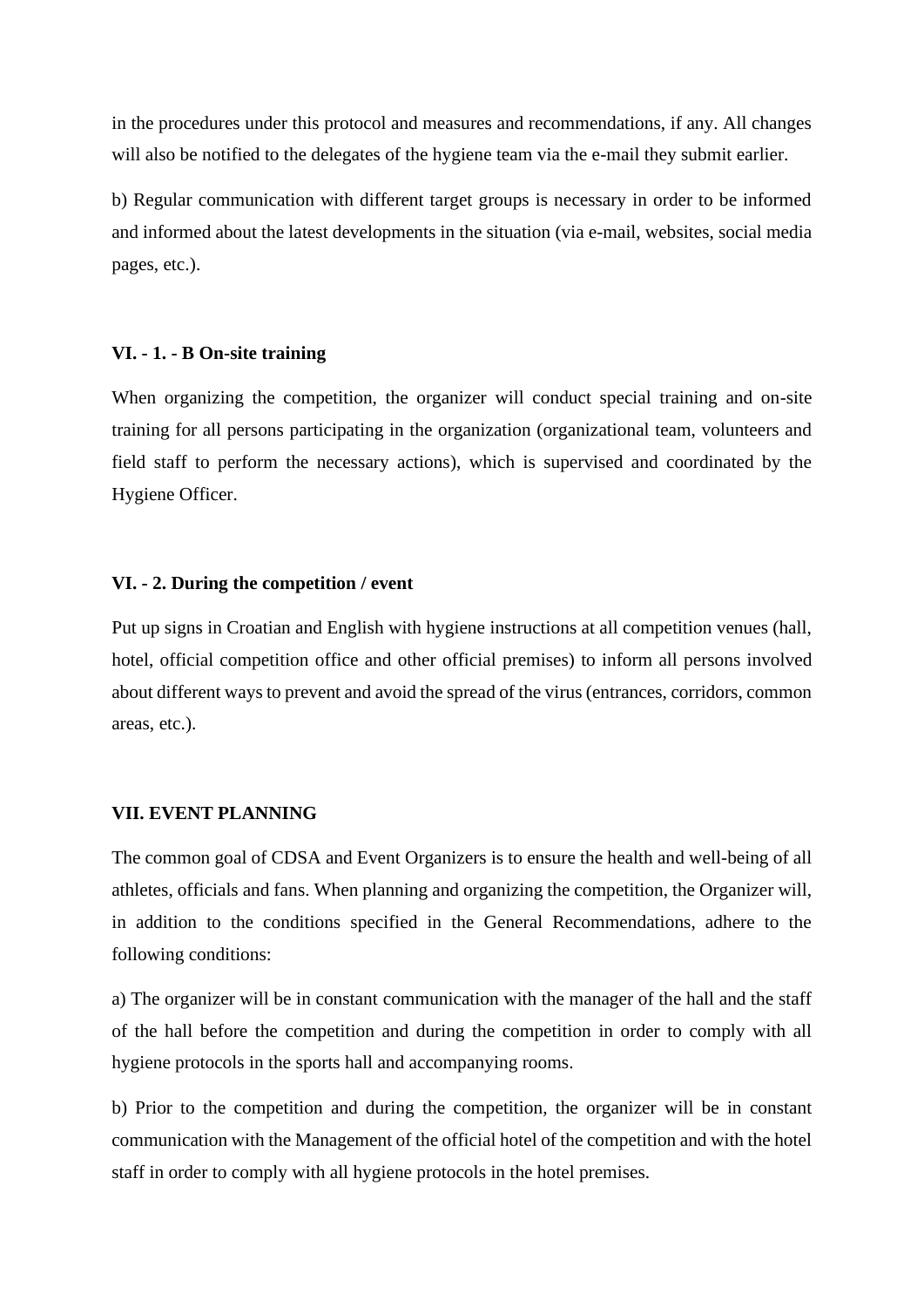c) When determining access to the site, different entrances and checkpoints will be provided for:

- i. delegations and team officials
- ii. officials of the Competition organization
- iii. accredited media (if any).

c) The Organizer will ensure that the entrances / exits at the venue of the Competition for the specified groups of accredited persons are completely separate from the entrances / exits for spectators (if any) and ensure that the flows do not cross.

d) In all facilities (venue, training hall, hotel, etc.) a room for temporary isolation will be designated in case a person shows suspicious symptoms and for the management of symptomatic cases.

e) Measure the body temperature of all members of the team delegation, CDSA officials and officials participating in the organization upon arrival at the official hotel / accommodation. The procedure is performed by the Hygiene Officer.

f) Measure the body temperature of all members of the team delegation, CDSA officials and officials participating in the organization at the competition venue and in all other facilities used (eg training / recreation facilities). The procedure is performed by the Hygiene Officer.

g) Make a daily list of people who enter the venue, training / competition facilities:

- i. name and surname
- ii. phone number for faster response if needed / official team email
- iii. arrival and departure times
- iv. body temperature data.

The organizer ensures that the collection, processing, storage and storage of personal data (including medical data) is carried out in accordance with data protection legislation and regulations and the GDPR (General Data Protection Regulation).

h) Limit the number of persons present in different areas at the same time in order to ensure the implementation of preventive measures. It is necessary to determine the exact number and functions of persons for all areas of the Competition: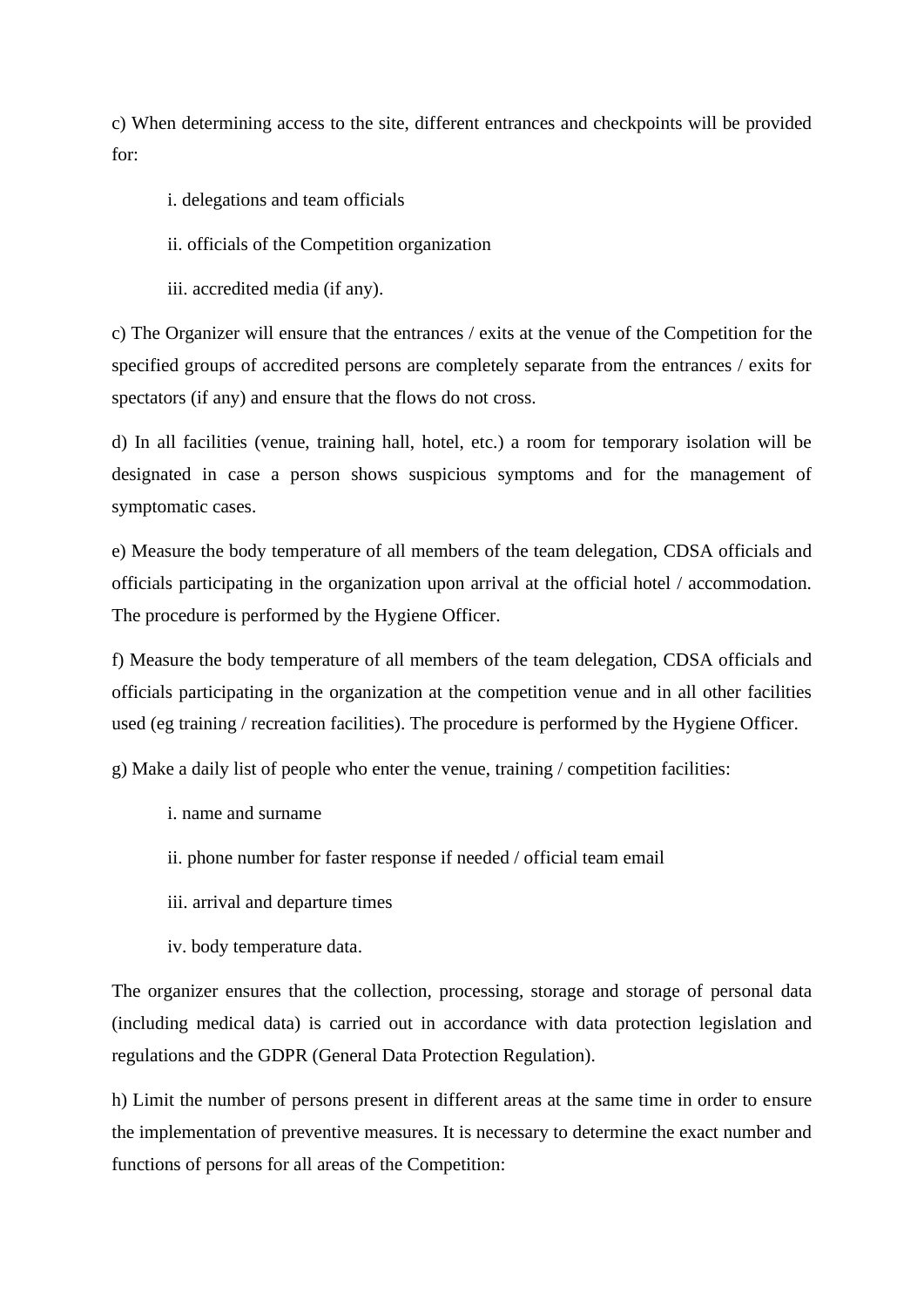i. playing field (field)

ii. medical services and staff

iii. media and television area (press forum, commentator seats, camera seats, etc.).

i) Establish a clear schedule for all activities carried out, such as trainings, set-ups, rehearsals, in order to avoid all major gatherings and reduce the passage through the premises and the joint stay in the premises of different target groups.

j) For enclosed spaces / spaces: avoid the use of air-cooled heating and cooling devices when possible.

# **VIII. TRANSPORT**

For the transport of delegations of teams, officials and organizational teams of the Competition, the following conditions must be met:

a) Ensure the availability of disinfectants based on alcohol and masks in buses, vans and cars.

b) All passengers must wear masks / visors (these are deaf people who need to have a free view of the speaker's lips to communicate)

c) Cleaning and disinfection procedures must be carried out after each ride.

# **IX. ACCOMMODATION**

a) The members of the organizing committee of the competition (CDSA officials) together with the appointed Hygiene Officer should cooperate with the hotel in order to coordinate the procedures that must be carried out.

b) With regard to directing the flow of traffic, the use of premises and common areas, it is necessary to adhere to local recommendations.

c) Avoid gathering in common areas and maintain a safe distance at all meeting places.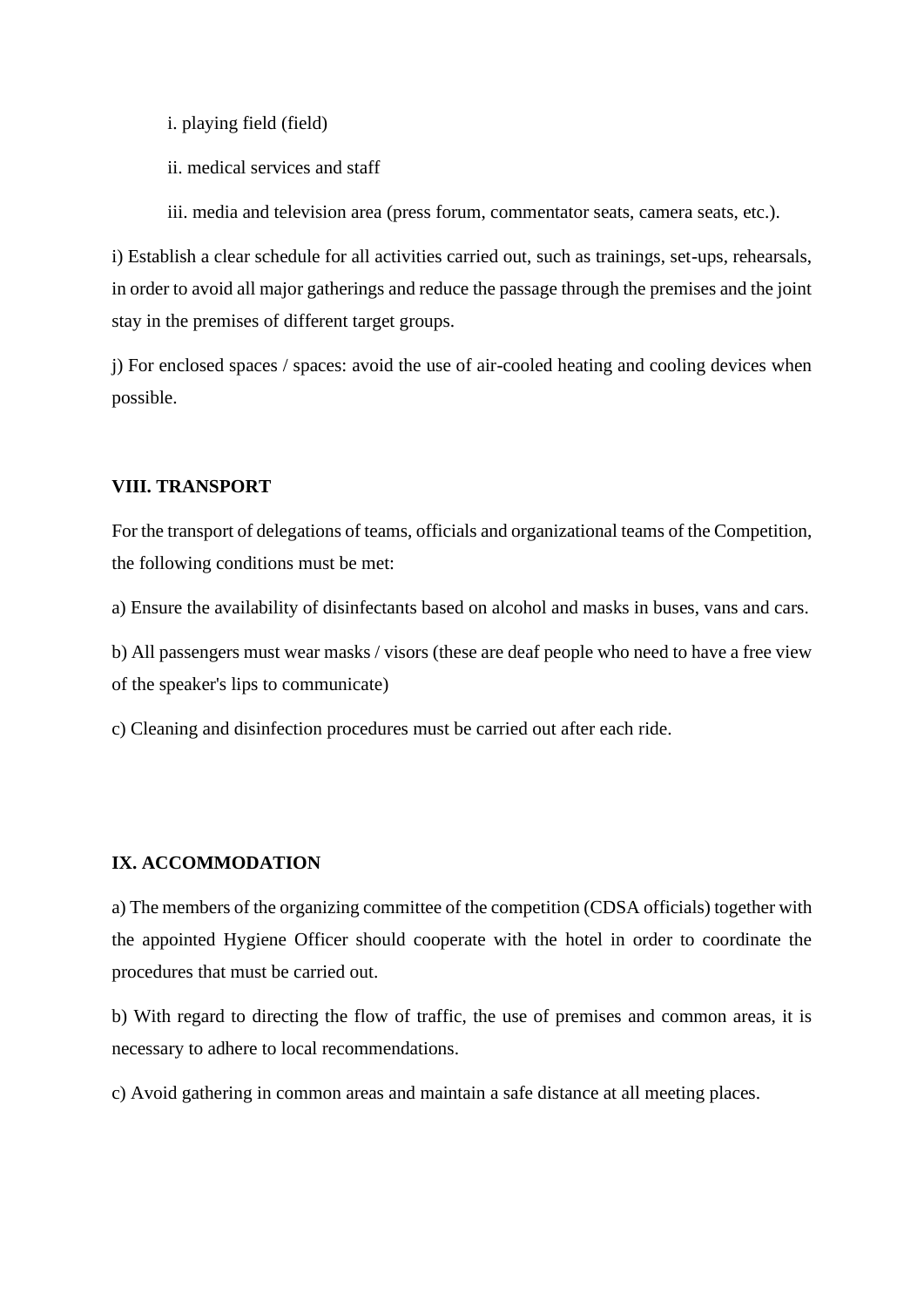d) Separate food consumption areas by teams and ensure a safe distance (rows, tables, etc.). Interaction between members of different delegations as well as interaction with other hotel guests should be avoided.

e) Meals shall be served in accordance with the guidelines of local health authorities for communal meals, taking into account the standards set out in this Protocol.

### **X. OTHER ACTIVITIES**

When holding the Competition and performing related activities, the following special recommendations for the Competitions must be taken into account.

### **X. - 1. Meetings**

a) A safe distance must be observed at all scheduled meetings, and the maximum number of persons is determined in accordance with the area of the room.

b) Provide flexibility in terms of location (if possible given the weather conditions, hold meetings in open spaces, such as a terrace or hotel park, etc.).

c) Establish a clear schedule for technical meetings.

d) The organizer prepares and upon arrival submits to the team delegation the schedule and protocol which must be followed for all scheduled meetings.

## **X. - 2. Trainings**

The following conditions must be met:

a) when using all sports facilities, it is necessary to comply with the recommendations / regulations of the Civil Protection Headquarters of the Republic of Croatia, the Croatian Institute of Public Health, the Ministry of Tourism and Sports, the Croatian Olympic Committee and the Croatian Sports Association of the Deaf.

b) towels and water bottles are intended exclusively for the individual use of one person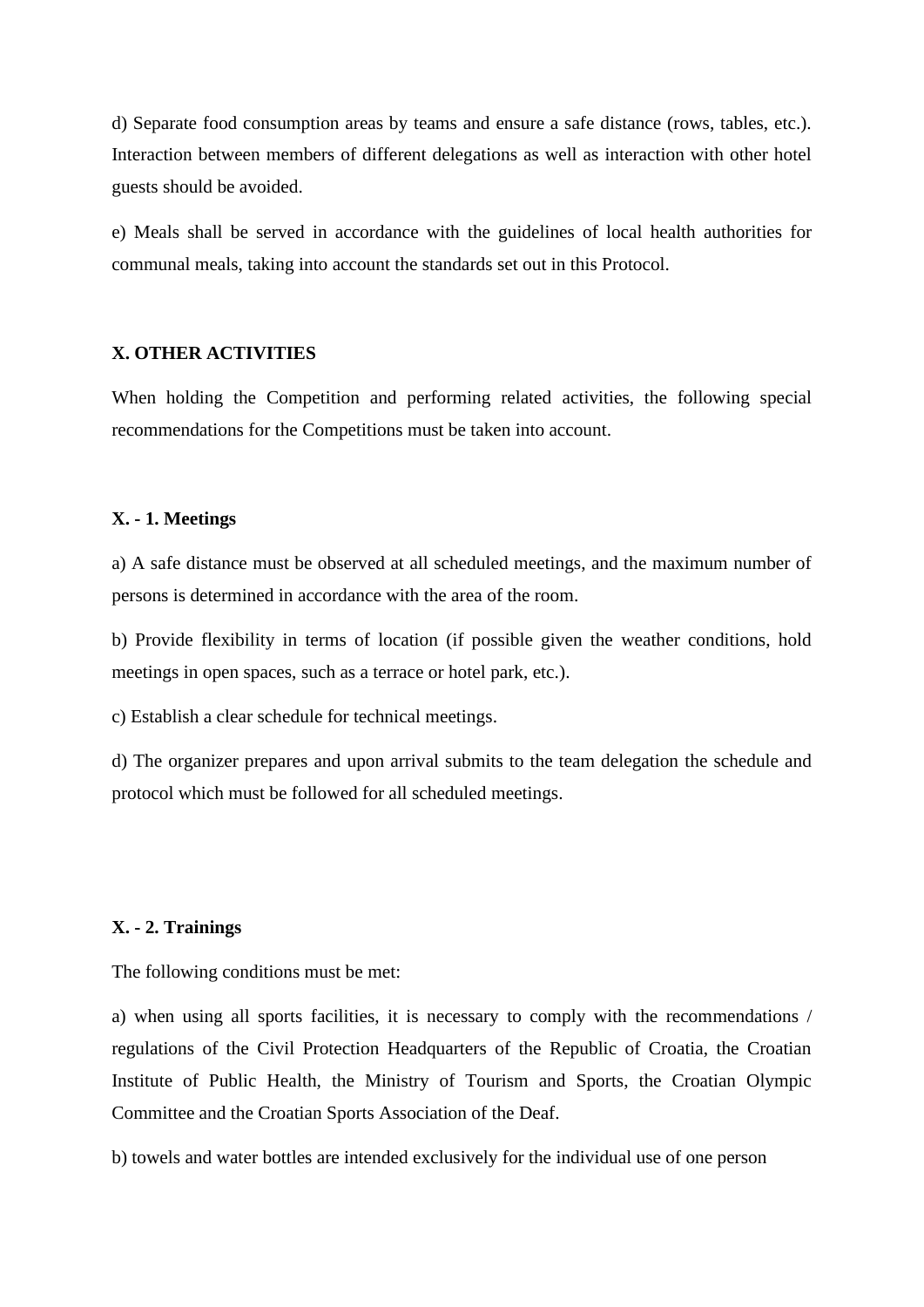c) measuring the body temperature of all persons involved on arrival

d) field, indoor or outdoor training is planned for each team in accordance with a well-defined schedule in order to avoid overlapping teams

e) disinfection of the gym and equipment after each training

f) minimize the use of changing rooms and showers on site before and after training and matches.

## **X. - 3. Match / competition**

a) Arrival at the venue / departure from the venue

i. to determine the exact schedule of arrival and departure for each accredited group (teams, officials, organizational team)

ii. measurement of body temperature upon arrival of all persons participating in the Competition, including service providers.

b) Use of equipment

i. individual towels and individual water bottles

ii. do not exchange or share personal items

iii. disinfection of equipment after each training session and match

iv. ensure the availability of an adequate amount of cleaning and disinfection agents in the area where the Competition is held.

# c) Match protocol

i. to avoid physical contact such as hugs, handshakes, giving a high five or interacting with fans

ii. not to establish physical contact with officials, volunteers, guests.